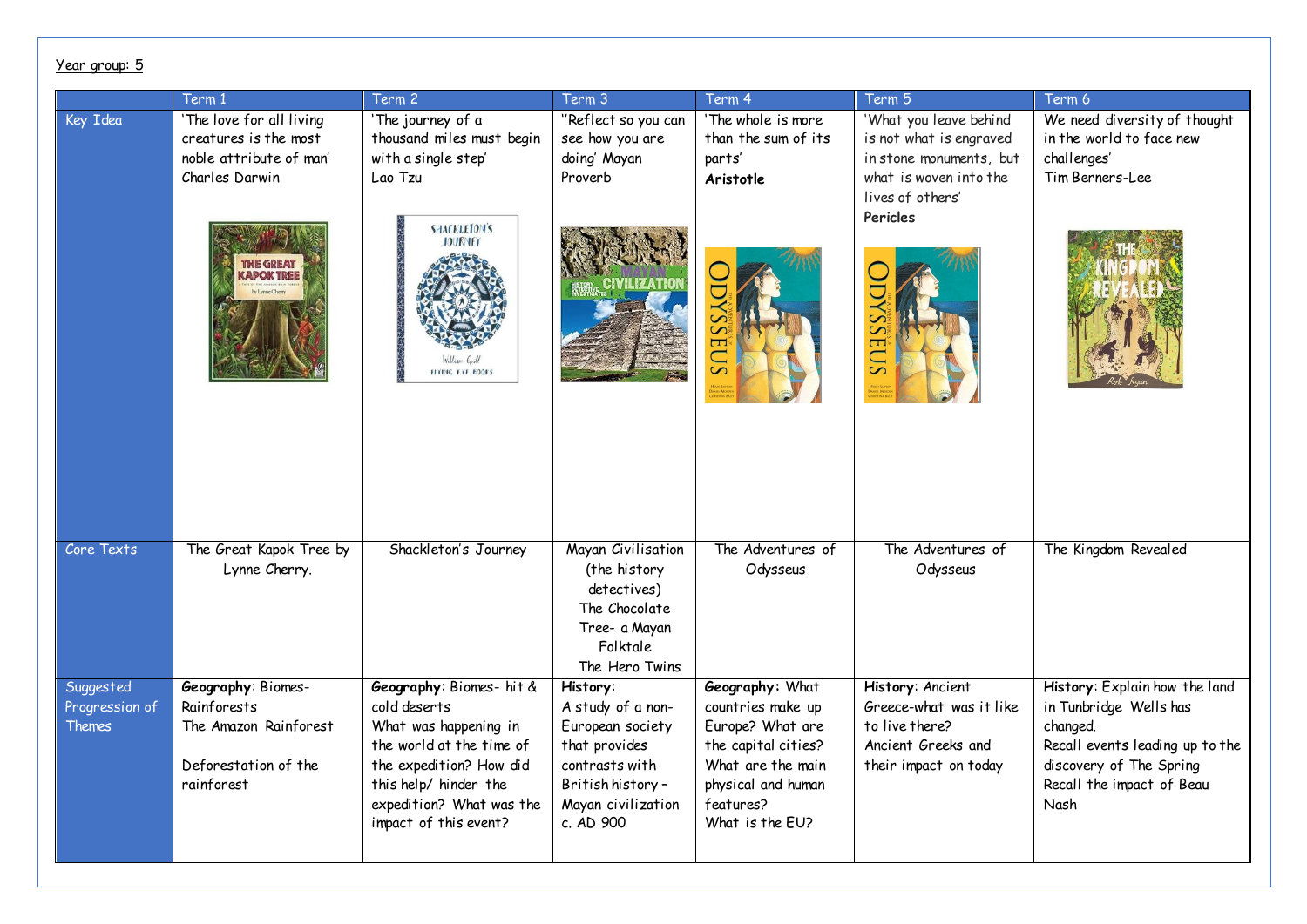| Current<br>affairs/wider<br>world<br>opportunities) | Importance of Fair trade                                                                                                                                                   | Global Warming                                                                        | Fair trade<br>chocolate                                                                                                     | European Union                                                                                                                                                          | Poverty/Homelessness<br>Democracy/debates                                                                                                                                                                                                                              | Justice/Prisons/Punishment                                                                                                                                                                         |
|-----------------------------------------------------|----------------------------------------------------------------------------------------------------------------------------------------------------------------------------|---------------------------------------------------------------------------------------|-----------------------------------------------------------------------------------------------------------------------------|-------------------------------------------------------------------------------------------------------------------------------------------------------------------------|------------------------------------------------------------------------------------------------------------------------------------------------------------------------------------------------------------------------------------------------------------------------|----------------------------------------------------------------------------------------------------------------------------------------------------------------------------------------------------|
|                                                     | English - The Power of<br>Reading<br>Here We Are<br>2 Week unit<br>Poetry<br>Free verse poetry<br>Reflecting on<br>relationships<br>Information Text<br>Persuasive Writing | English-The Power of<br>Reading<br>Diary entry<br>Letter writing<br>Persuasive letter | English - The Power<br>of Reading<br>Non-chronological<br>reports<br>Newspaper reports<br>Narrative retelling<br>of a myth  | English - The Power<br>of Reading<br>Narrative-retelling<br>of a myth-adventure.<br>Newspaper article-<br>suspense.<br>Information poster<br>Play script<br>Choral poem | English - The Power of<br>Reading<br>Newspaper article-<br>bias/persuasion<br>Estate Agents<br>Diary entry<br>Performance poetry<br>Narrative-retelling of a<br>myth-adventure.<br>Newspaper article-<br>suspense.<br>Information poster<br>Play script<br>Choral poem | English -<br>The Power of<br>Reading<br>Advertisement-persuasive<br>language<br>Diary entry<br>Monologue<br>Narrative set in real world<br>using suspense<br>Letter writing-formal and<br>informal |
|                                                     | Maths-White Rose Hub<br>Place value<br>Addition and subtraction<br><b>Statistics</b>                                                                                       | Maths White Rose Hub<br>Multiplication and Division<br>Perimeter and Area             | <b>Maths White Rose</b><br><b>Hub</b><br>Multiplication and<br>division.<br>Fractions                                       | <b>Maths White Rose</b><br>Hub<br>Fractions<br>Number-decimals and<br>percentages                                                                                       | Maths White Rose Hub<br>Decimals<br>Properties of shape                                                                                                                                                                                                                | Maths White Rose Hub<br>Position and Direction<br>Measurement-converting units<br>Measure-Volume                                                                                                   |
|                                                     | Science-<br>Notable Scientists                                                                                                                                             | Science-Kent<br>Forces                                                                | Science-Kent<br>Earth and Space                                                                                             | Science-Kent<br>Reproductive Cycles                                                                                                                                     | Science-Kent<br>Physical & Chemical<br>changes                                                                                                                                                                                                                         | Science-Kent<br>Particles in physical &<br>chemical changes                                                                                                                                        |
|                                                     | Geography/History<br>Biomes-<br>Climate<br>Adaptation<br>Deforestation                                                                                                     | Geography/History<br>Biomes-<br>Climate<br>Adaptation<br>Deforestation                | The Mayans<br>A non-European<br>society that<br>provides contrasts<br>with British<br>history - Mayan<br>Civilisation AD900 | Geography<br>A comparison of a<br>region of the UK with<br>a region of Europe<br>(Greece).                                                                              | History<br>Ancient Greeks and<br>their impact on life<br>today/western world                                                                                                                                                                                           | History<br>Local history study<br>(Tunbridge Wells/The<br>Pantiles)<br>A study tracing how several<br>aspects of national history<br>are reflected in the locality,<br>including Victorians.       |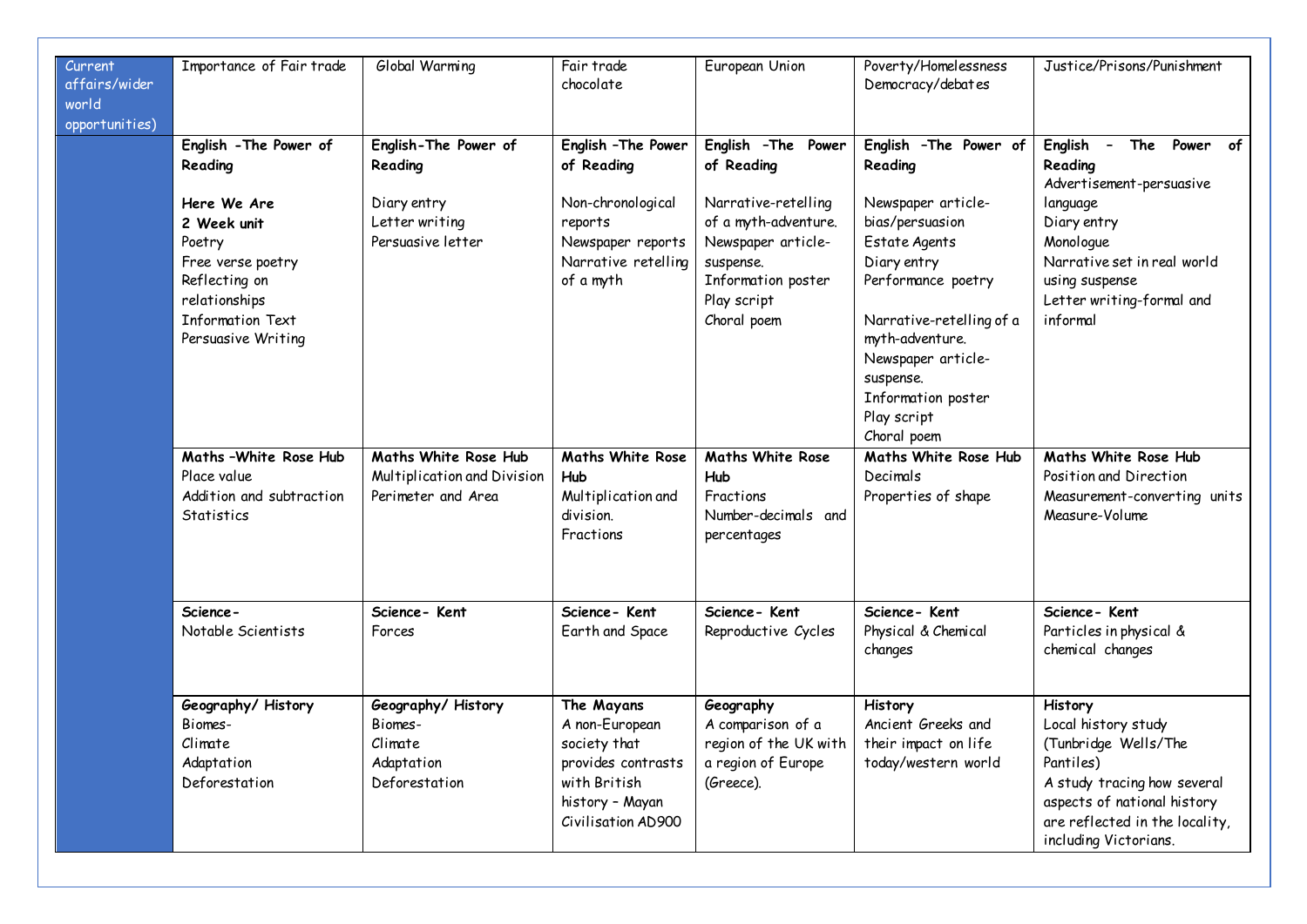| Art<br>Rainforest animal<br>portraits (acrylics)                 | Art<br>Collage- hot & cold<br>deserts                          | Art: Chocolate<br>packaging design.                                                  | DT: Clay Pots/plates                                              | DT: Catapults/ Greek<br>sandals                          | DT: Tunbridge Ware boxes                        |
|------------------------------------------------------------------|----------------------------------------------------------------|--------------------------------------------------------------------------------------|-------------------------------------------------------------------|----------------------------------------------------------|-------------------------------------------------|
| Computing- Purple Mash<br>We are coders                          |                                                                | Computing- Purple<br>Mash<br>We are web<br>developers<br>Word processing<br>(Word)   |                                                                   | Computing- Purple<br>Mash<br>We are game developers      |                                                 |
| French                                                           | French                                                         | <b>Keyboard skills</b><br>French                                                     | French                                                            | French                                                   | French                                          |
| On holiday                                                       | Eating out                                                     | Hobbies                                                                              | A school trip                                                     | Seasons                                                  | The environment                                 |
| <b>PSHE</b><br>Jigsaw: being me in my<br>world                   | <b>PSHE</b><br>Jigsaw; Celebrating<br>difference               | <b>PSHE</b><br>Jigsaw: Dreams &<br>Goals                                             | <b>PSHE</b><br>Jigsaw: Healthy Me                                 | <b>PSHE</b><br>Jigsaw: Relationships                     | <b>PSHE</b><br>Jigsaw: Changing me              |
| <b>RE</b><br>God-What does it mean if<br>God is loving and holy? | R <sub>E</sub><br><b>Incarnation-Was Jesus</b><br>the Messiah? | <b>RE</b><br>People of God-How<br>can following God<br>bring freedom and<br>justice? | R.E<br>Salvation-What<br>did<br>Jesus do to save<br>human beings? | R.E<br>What is it like to be<br>Jewish in Britain today? | R.E<br>What is it like to be A Muslim<br>today? |
| PE-<br>Basketball<br>Football                                    | PE-<br>Basketball<br>Football                                  | PE-<br>Cricket                                                                       | $PE -$<br>Dance &<br>Gymnastics                                   | $PE -$<br>Net & Wall                                     | $P.E -$<br>Athletics                            |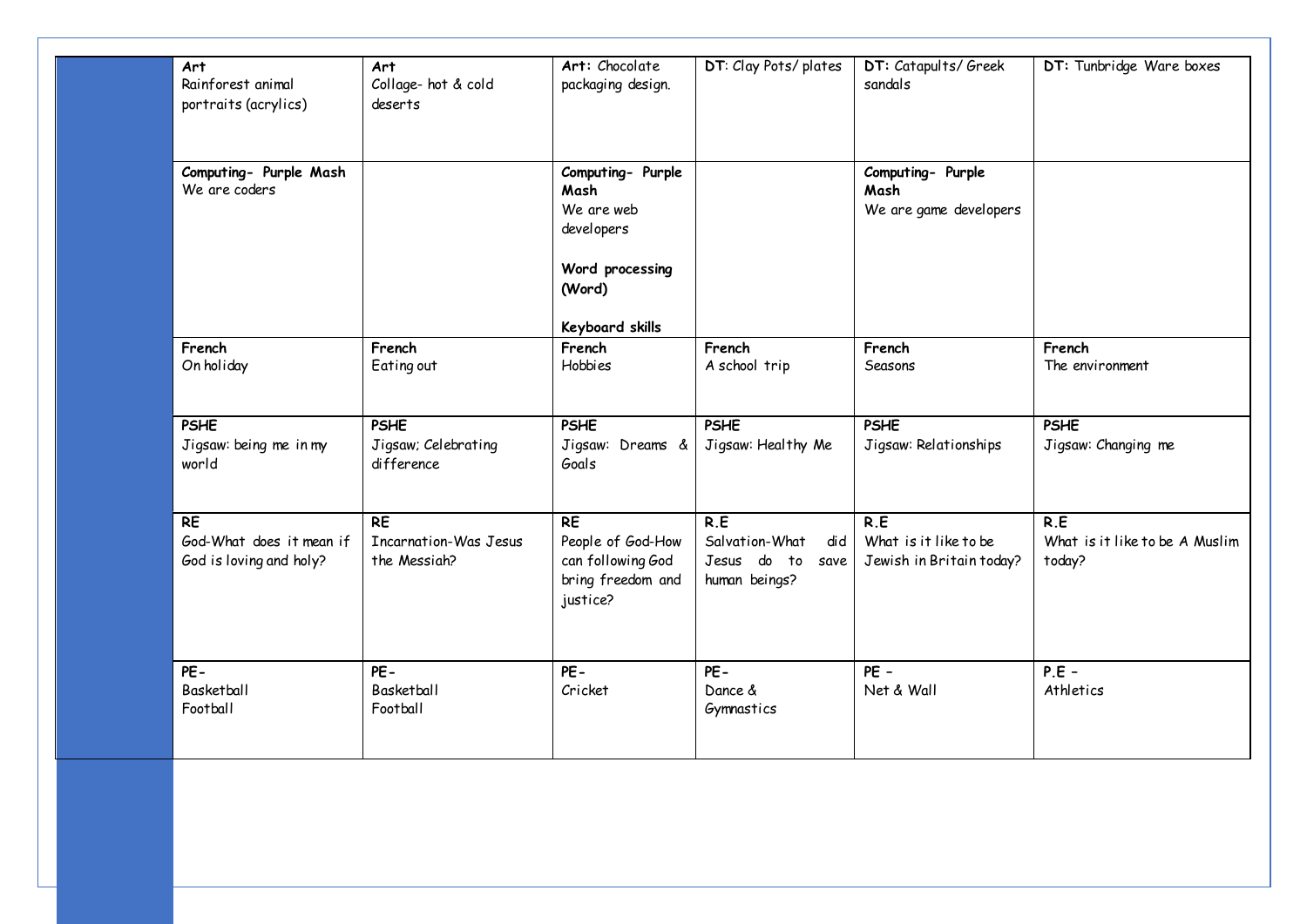| <b>SPAG</b> | English:                                                                                                                                                                                                      | English:                                                                                                                                                                                                                                   | English:                                                                                                                                                             | English:                                                                                                                                                                           | English:                                                                                                                                                                                                                    | English:                                                                      |
|-------------|---------------------------------------------------------------------------------------------------------------------------------------------------------------------------------------------------------------|--------------------------------------------------------------------------------------------------------------------------------------------------------------------------------------------------------------------------------------------|----------------------------------------------------------------------------------------------------------------------------------------------------------------------|------------------------------------------------------------------------------------------------------------------------------------------------------------------------------------|-----------------------------------------------------------------------------------------------------------------------------------------------------------------------------------------------------------------------------|-------------------------------------------------------------------------------|
|             | Revision- word classes<br>Revise apostrophe for                                                                                                                                                               | Modals<br>Modal adverbs                                                                                                                                                                                                                    | Perfect tense<br>Prepositions of<br>time                                                                                                                             | Cohesive devices<br>First/3 <sup>rd</sup> p3erson<br>Subjunctive                                                                                                                   | <b>Brackets</b>                                                                                                                                                                                                             | Commas for parenthesis                                                        |
|             | contraction and<br>possession                                                                                                                                                                                 | Coordinating conjunctions<br>Subordinating                                                                                                                                                                                                 | Imperatives<br>Hyphens                                                                                                                                               | Bullet points                                                                                                                                                                      | Reported speech                                                                                                                                                                                                             | Dashes                                                                        |
|             | Use of capital letters<br>Identifying conjunctions<br>Revision-basic punctuation                                                                                                                              | conjunctions<br>Relative pronouns<br>Relative clauses                                                                                                                                                                                      | Fronted adverbials                                                                                                                                                   |                                                                                                                                                                                    | Adverbs                                                                                                                                                                                                                     | Synonyms                                                                      |
|             | Direct speech                                                                                                                                                                                                 | Active and passive voice                                                                                                                                                                                                                   |                                                                                                                                                                      |                                                                                                                                                                                    | Suffixes                                                                                                                                                                                                                    | Expanded noun phrases                                                         |
|             | Commas in lists<br>Use formal and informal                                                                                                                                                                    | Colons and semi-colons                                                                                                                                                                                                                     |                                                                                                                                                                      |                                                                                                                                                                                    | Determiners                                                                                                                                                                                                                 | Review areas of weakness                                                      |
|             | language                                                                                                                                                                                                      |                                                                                                                                                                                                                                            |                                                                                                                                                                      |                                                                                                                                                                                    | Prefixes                                                                                                                                                                                                                    |                                                                               |
|             |                                                                                                                                                                                                               |                                                                                                                                                                                                                                            |                                                                                                                                                                      |                                                                                                                                                                                    |                                                                                                                                                                                                                             |                                                                               |
|             |                                                                                                                                                                                                               |                                                                                                                                                                                                                                            |                                                                                                                                                                      |                                                                                                                                                                                    |                                                                                                                                                                                                                             |                                                                               |
|             |                                                                                                                                                                                                               |                                                                                                                                                                                                                                            |                                                                                                                                                                      |                                                                                                                                                                                    |                                                                                                                                                                                                                             |                                                                               |
| Core        | Science: To know the<br>difference between<br>bacteria and viruses.<br>To know how the first<br>vaccine was created<br>To know how notable<br>scientists have<br>contributed to science.<br>To know how sound | Science: To recognise<br>that some mechanisms<br>including levers, pulleys<br>and gears allow a smaller<br>force to have a greater<br>effect. (Skips)<br>To explain the different<br>types of forces acting on<br>an object. These include | Science: To<br>describe the<br>movement of the<br>Earth and other<br>planets relative to<br>the Sun's solar<br>system (SciPoS)<br>To describe the<br>movement of the | Science: To compare<br>and group everyday<br>materials on the<br>basis of their<br>properties including<br>hardness, solubility,<br>transparency, and<br>conductivity.<br>(SciPoS) | Science: To describe<br>the differences in the<br>life cycles of a mammal,<br>an amphibian, an insect<br>and a bird. (SciPoS)<br>To describe the life<br>process of reproduction<br>in some plants and<br>animals. (SciPoS) | Science: To describe the<br>changes as humans develop to<br>old age. (SciPoS) |
|             | travels.                                                                                                                                                                                                      | air resistance, water<br>resistance, gravity and<br>upthrust. (SciPoS)                                                                                                                                                                     | Moon relative to<br>the Earth. (SciPoS)                                                                                                                              | To know that some<br>materials will dissolve<br>in liquid form to form                                                                                                             |                                                                                                                                                                                                                             |                                                                               |
|             | To understand the<br>effects of pesticides on<br>ocean habitats.                                                                                                                                              | To explain that<br>unsupported objects fall<br>towards the Earth                                                                                                                                                                           | To use the idea of<br>the Earth's<br>rotation to explain<br>day and night, and                                                                                       | a solution and others<br>will not. (SciPoS)<br>To demonstrate that                                                                                                                 |                                                                                                                                                                                                                             |                                                                               |
|             | To understand the<br>reasons for crop rotation.                                                                                                                                                               | because of the force of<br>gravity acting. (SciPoS)                                                                                                                                                                                        | the apparent<br>movement of the<br>sun across the sky.<br>(SciPoS)                                                                                                   | dissolving, mixing and<br>changes of state are<br>reversible. (SciPoS)                                                                                                             |                                                                                                                                                                                                                             |                                                                               |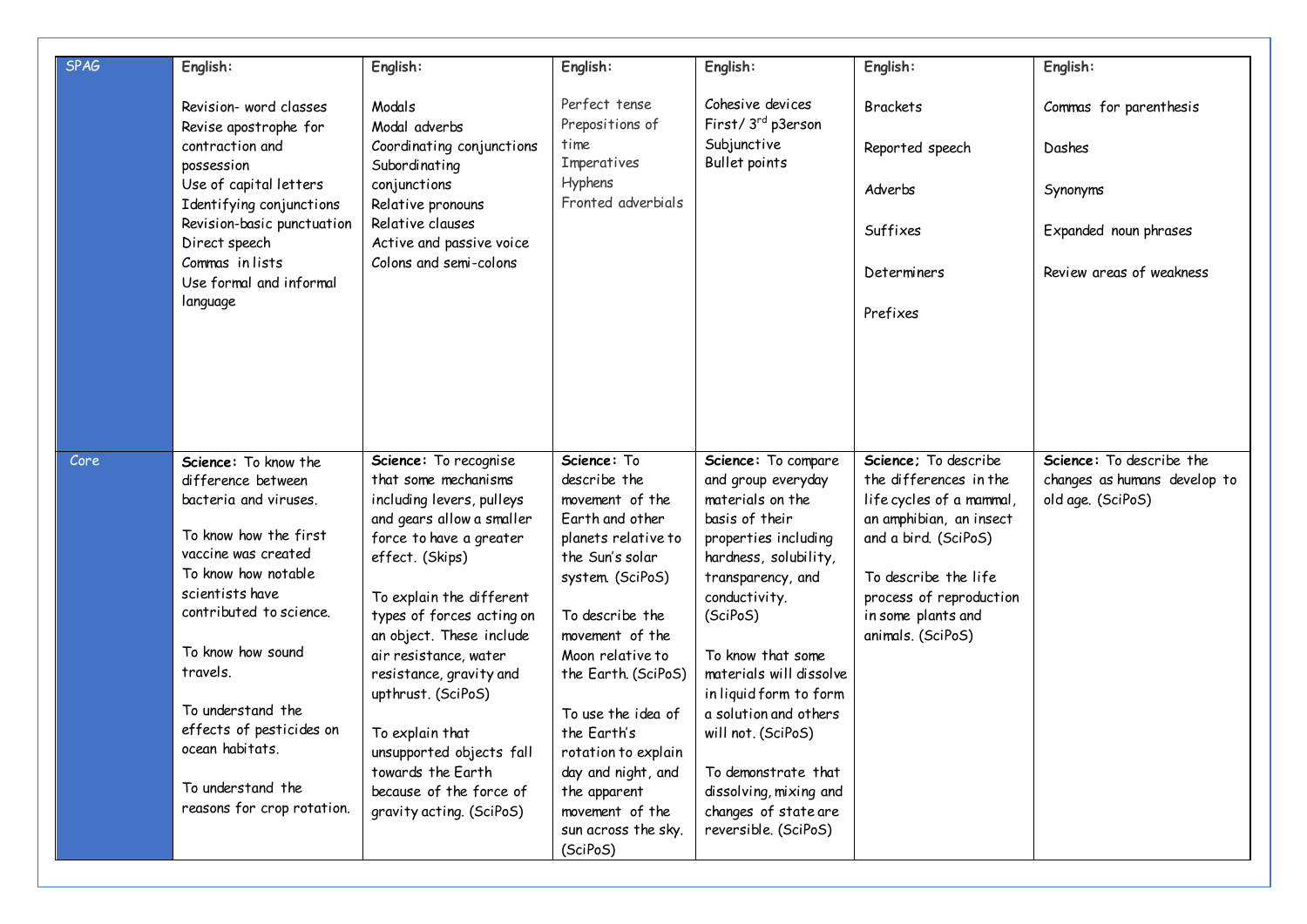|                                   | To understand Stephen<br>Hawking's theories about<br>black holes.<br>To<br>identify<br>changes<br>related to scientific ideas<br>Marie<br>describing<br>by<br>Curie's research into x-<br>rays.                                                                                                                                                                                                                                                                                                                                                                                      | To identify the effects<br>of air resistance, water<br>resistance and friction<br>that act between moving<br>surfaces (SciPoS)<br>To recognise that some<br>mechanisms including<br>levers, pulleys and gears<br>allow a smaller force to<br>have a greater effect<br>(SciPos). |                                                                                                                                                                                                                                                                                                                                |                                                                                                                                                                                                                                                                                                                                                                                                                                                                                                    |                                                                                                                                                                                                                                                                                                                                                                                                      |                                                                                                                                                                                                                                                                                                                                                                                                                                                                                                                                                                    |
|-----------------------------------|--------------------------------------------------------------------------------------------------------------------------------------------------------------------------------------------------------------------------------------------------------------------------------------------------------------------------------------------------------------------------------------------------------------------------------------------------------------------------------------------------------------------------------------------------------------------------------------|---------------------------------------------------------------------------------------------------------------------------------------------------------------------------------------------------------------------------------------------------------------------------------|--------------------------------------------------------------------------------------------------------------------------------------------------------------------------------------------------------------------------------------------------------------------------------------------------------------------------------|----------------------------------------------------------------------------------------------------------------------------------------------------------------------------------------------------------------------------------------------------------------------------------------------------------------------------------------------------------------------------------------------------------------------------------------------------------------------------------------------------|------------------------------------------------------------------------------------------------------------------------------------------------------------------------------------------------------------------------------------------------------------------------------------------------------------------------------------------------------------------------------------------------------|--------------------------------------------------------------------------------------------------------------------------------------------------------------------------------------------------------------------------------------------------------------------------------------------------------------------------------------------------------------------------------------------------------------------------------------------------------------------------------------------------------------------------------------------------------------------|
| Skills:<br>Foundation<br>subjects | Geography/History:<br>Locate the world's<br>countries using maps to<br>focus on South America,<br>Africa, Asia - equator<br>areas concentrating on<br>environmental regions.<br>(GePoS)<br>Human geography,<br>including land use,<br>economic activity<br>including trade links, and<br>the distribution of natural<br>resources. (GePoS)<br>To think about the lives<br>of other people living in<br>other places and times,<br>and people with different<br>values and customs.<br>(GePoS)<br>To use an atlas to locate<br>the different rainforests<br>around the world. (GePoS) | Geography/ History:<br>Locate the world's<br>countries using maps to<br>focus on South America<br>and Antarctica. (GePoS)<br>Identify significance and<br>position of latitude,<br>longitude equator,<br>northern and southern<br>hemisphere. (GePoS)                           | Geography/<br>History:<br>Understand the<br>achievements of<br>the earliest<br>civilizations - an<br>overview of where<br>and when the<br>first civilizations<br>appeared<br>Think about the<br>lives of other<br>people living in<br>other places and<br>times, and people<br>with different<br>values and customs<br>(GePoS) | Geography/History:<br>Name and locate<br>countries and<br>cities of the UK.<br>geographical<br>regions and their<br>identifying human<br>and physical<br>characteristics,<br>key topographical<br>features and<br>land-use<br>patterns;<br>understand how<br>some of these<br>have changed over<br>time. (GePoS)<br>Locate the world's<br>countries using<br>maps to focus on<br>Europe. (GePoS)<br>Think about the<br>lives of other<br>people living in<br>other places and<br>times, and people | Geography/ History:<br>To study aspects of<br>Greek life and<br>achievements and their<br>influence on the<br>western world. (HisPoS)<br>To order events on a<br>time line BC era.<br>(HisPoS)<br>To make suggestions<br>for what different<br>artefacts are, could be<br>used for. (HisPoS)<br>To suggest what we can<br>learn from these<br>artefacts about life in<br>Ancient Greece.<br>(HisPoS) | Geography/ History:<br>To study an aspect of history<br>or a site dating from a period<br>beyond 1066 that is<br>significant in the locality.<br>(HisPoS)<br>To study over time tracing<br>how several aspects of<br>national history are<br>reflected in the locality<br>(this can go beyond 1066)<br>(HisPoS)<br>To think about the lives of<br>other people living in other<br>places and times, and<br>people with different<br>values and customs.<br>(HisPoS)<br>To understand life in<br>the Victorian era and<br>compare it to our life<br>today. (HisPoS) |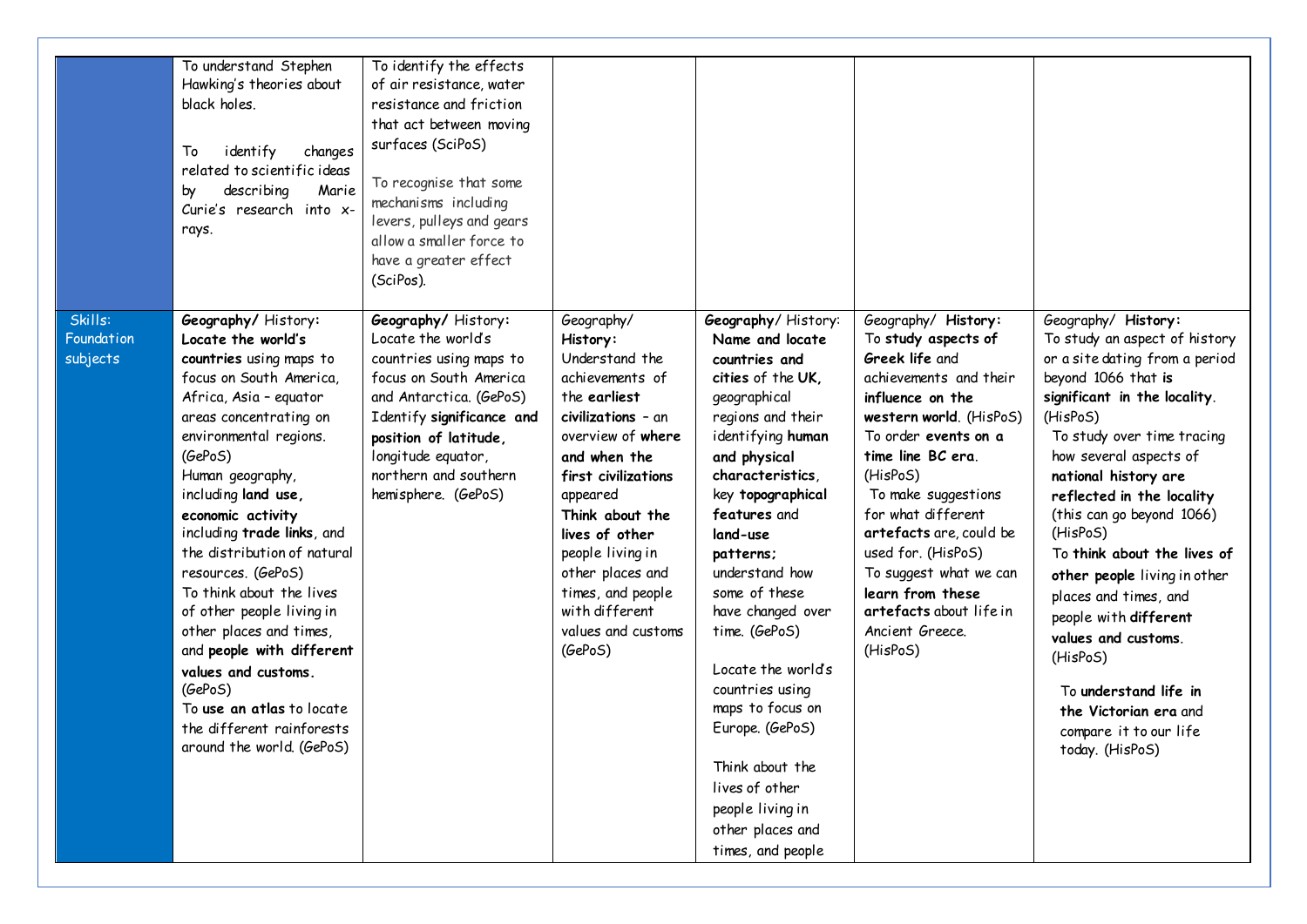| RE:<br>To fully understand the<br>meaning of what it means<br>to be loving and holy.<br>(REPoS)<br>To justify Christian<br>beliefs using the bible<br>that support the<br>statement 'God is loving<br>and Holy'. (REPoS) | R.E:<br>To explore and compare<br>works in the Old<br>Testament with works in<br>the New Testament that<br>support the belief that<br>Jesus was the Messiah.<br>(REPoS)<br>To understand the<br>meaning of Jesus' death<br>and how this contributed<br>to views of him being the<br>Messiah. (REPoS) | $R.E$ :<br>To identify the<br>story of Moses<br>who returned to<br>Egypt to free the<br>Egyptian slaves and<br>understand the<br>impact this had on<br>the Egyptian<br>people. (REPoS) | with different<br>values and<br>customs. (GePoS)<br>Understand<br>geographical<br>similarities and<br>difference<br>through a study of<br>human and physical<br>geography of a<br>region of UK and a<br>region of a<br>European country.<br>(GePoS<br>$R.E$ : | $R.E$ :<br>To understand the<br>fundamental beliefs of<br>the Jewish faith<br>including the meaning of<br>the Passover and to<br>understand what it is<br>like for Jewish people<br>living in Britain today.<br>(REPoS) | R.E: To understand the<br>fundamental beliefs of the<br>Islamic faith and to<br>understand what it is like for<br>Jewish people living in Britain<br>today. (REPoS) |
|--------------------------------------------------------------------------------------------------------------------------------------------------------------------------------------------------------------------------|------------------------------------------------------------------------------------------------------------------------------------------------------------------------------------------------------------------------------------------------------------------------------------------------------|----------------------------------------------------------------------------------------------------------------------------------------------------------------------------------------|---------------------------------------------------------------------------------------------------------------------------------------------------------------------------------------------------------------------------------------------------------------|-------------------------------------------------------------------------------------------------------------------------------------------------------------------------------------------------------------------------|---------------------------------------------------------------------------------------------------------------------------------------------------------------------|
| Art: To improve their<br>mastery of art and design<br>techniques, including<br>drawing, painting using a<br>range of materials<br>(acrylics) (ArtPoS)                                                                    | Art: To improve their<br>mastery of art and design<br>techniques, including<br>drawing, painting using a<br>range of materials<br>(collage)<br>(ArtPoS)                                                                                                                                              | DT:                                                                                                                                                                                    | DT:                                                                                                                                                                                                                                                           | DT:                                                                                                                                                                                                                     | Art: To recognise William<br>Morris designs and to draw<br>his work using a range of<br>different techniques. (ArtPoS                                               |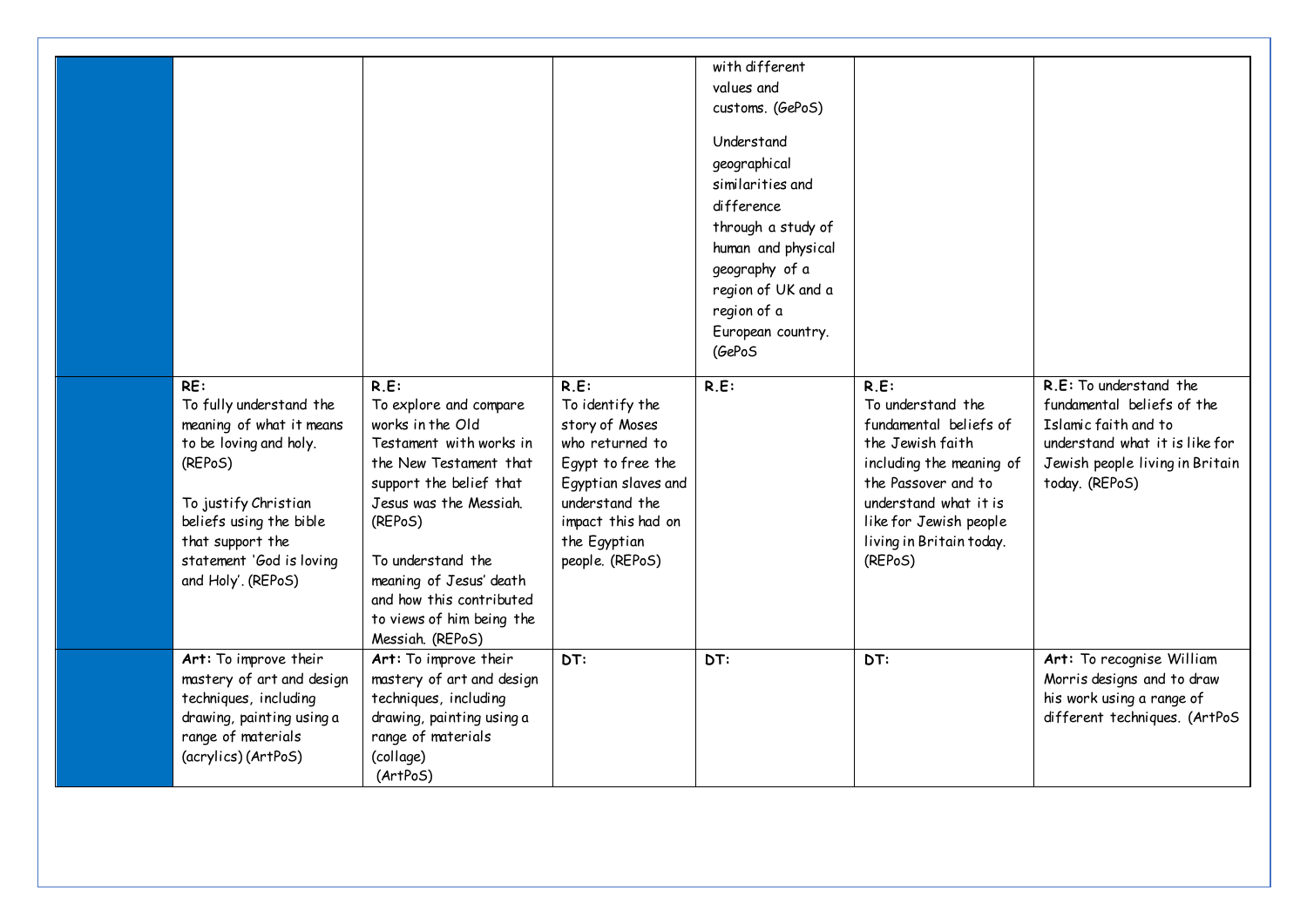| .PE: Striking &<br>PE: Invasion games<br><b>PE: Invasion games</b><br>PE: Dance<br>PE: Net & Wall<br>(football)<br>(basketball)<br>Fielding<br><b>Actions</b><br><b>Shots</b> | PE: Athletics     |
|-------------------------------------------------------------------------------------------------------------------------------------------------------------------------------|-------------------|
| Develop dribbling the ball<br>Develop dribbling the ball<br>Choreograph planned<br>Develop the range<br>Striking                                                              | Running           |
| with control.<br>of shots used in<br>with control.<br>dances by using,<br>Explore                                                                                             | Apply fluency and |
| Be able to dribble the ball<br>Be able to dribble the ball<br>defensive<br>adapting<br>the games they                                                                         | coordination      |
| and driving<br>and developing actions<br>under pressure.<br>under pressure.<br>play.                                                                                          | when running for  |
| Be able to pass the ball<br>Be able to pass the ball<br>hitting<br>and steps from<br>Serving                                                                                  | speed in relay    |
| accurately to a target.<br>accurately to a target.<br>techniques and<br>different dance<br>Develop their range of                                                             | changeovers.      |
| directional<br>Develop first touch<br>Develop first touch<br>styles.<br>serving techniques                                                                                    | Running           |
| control.<br>control.<br>batting.<br>appropriate to the game<br><b>Dynamics</b>                                                                                                | Effectively apply |
| Confidently use<br>Be able to turn using a<br>Be able to turn using a<br>they are playing.<br>Fielding                                                                        | speeds            |
| drag back, inside and<br>drag back, inside and<br>Develop over and<br>dynamics to                                                                                             | appropriate for   |
| outside hook.<br>outside hook.<br>underarm<br>express different<br>Rallying                                                                                                   | the event.        |
| Develop defending skills.<br>Develop defending skills.<br>bowling<br>Use a variety of<br>dance styles.                                                                        | <b>Jumping</b>    |
| Develop goalkeeping skills.<br>Develop goalkeeping skills.<br>technique. Select<br>shots to keep a<br><b>Space</b>                                                            | Develop power,    |
| Use direction and<br>continuous<br>and                                                                                                                                        | control and       |
| apply long and<br>rally.<br>patterning to                                                                                                                                     | consistency in    |
| short barriers<br>express different                                                                                                                                           | jumping for       |
| dance styles.<br>appropriate to<br>Footwork                                                                                                                                   | distance.         |
| the situation.<br>Demonstrate<br>Relationships                                                                                                                                | Jumping           |
| Confidently use<br>effective footwork<br>Throwing                                                                                                                             | Explore           |
| formations, canon<br>Demonstrate<br>patterns to move                                                                                                                          | technique and     |
| around the court<br>clear technique<br>and unison to                                                                                                                          | rhythm in the     |
| when using a<br>express a dance                                                                                                                                               | triple jump.      |
| variety of throws<br>idea.                                                                                                                                                    | Throwing          |
| under pressure.<br>Performance                                                                                                                                                | Develop           |
| Perform dances<br>Catching                                                                                                                                                    | technique and     |
| expressively, using a<br>Explore catching                                                                                                                                     | power in javelin  |
| skills (close/deep<br>range of performance                                                                                                                                    | and shot put.     |
| and wicket<br>skills, showing                                                                                                                                                 |                   |
| keeping)<br>accuracy                                                                                                                                                          |                   |
| and apply these<br>and fluency                                                                                                                                                |                   |
| with                                                                                                                                                                          |                   |
| some consistency<br>PE: Gymnastics                                                                                                                                            |                   |
| To perform shapes<br>in                                                                                                                                                       |                   |
| consistently and<br>game situations.                                                                                                                                          |                   |
| fluently                                                                                                                                                                      |                   |
| to a high standard,                                                                                                                                                           |                   |
| sometimes linked with                                                                                                                                                         |                   |
| other gymnastic                                                                                                                                                               |                   |
| actions.                                                                                                                                                                      |                   |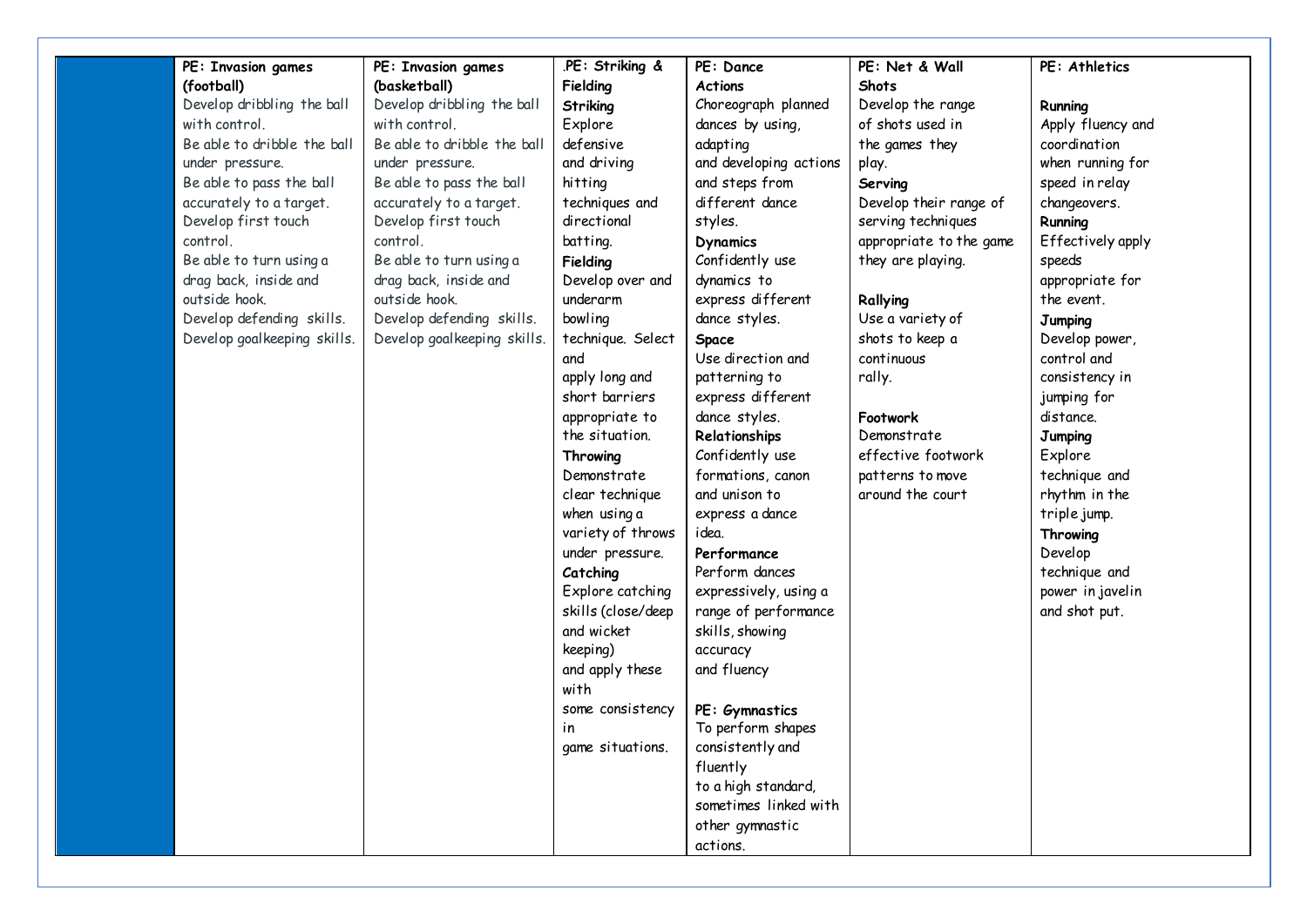|             |                             |                           |                   | <b>Inverted</b>        |                         |                               |
|-------------|-----------------------------|---------------------------|-------------------|------------------------|-------------------------|-------------------------------|
|             |                             |                           |                   | movements              |                         |                               |
|             |                             |                           |                   | Explore                |                         |                               |
|             |                             |                           |                   | progressions of        |                         |                               |
|             |                             |                           |                   | a cartwheel and        |                         |                               |
|             |                             |                           |                   | a handstand.           |                         |                               |
|             |                             |                           |                   | <b>Balances</b>        |                         |                               |
|             |                             |                           |                   | Explore                |                         |                               |
|             |                             |                           |                   | symmetrical            |                         |                               |
|             |                             |                           |                   | and                    |                         |                               |
|             |                             |                           |                   | asymmetrical           |                         |                               |
|             |                             |                           |                   | balances.              |                         |                               |
|             |                             |                           |                   | Rolls                  |                         |                               |
|             |                             |                           |                   | Develop control and    |                         |                               |
|             |                             |                           |                   | fluency in the         |                         |                               |
|             |                             |                           |                   | straight,              |                         |                               |
|             |                             |                           |                   | barrel, forward,       |                         |                               |
|             |                             |                           |                   | straddle and           |                         |                               |
|             |                             |                           |                   | backward               |                         |                               |
|             |                             |                           |                   | roll.                  |                         |                               |
|             |                             |                           |                   | Jumps                  |                         |                               |
|             |                             |                           |                   | Select a range of      |                         |                               |
|             |                             |                           |                   | jumps to include in    |                         |                               |
|             |                             |                           |                   | sequence work.         |                         |                               |
|             |                             |                           | Temper Temper -   | Trip to the British    | Howletts Wild Animal    | Victorian Day                 |
| Experiences |                             |                           | chocolate         | Museum                 | Park                    |                               |
|             |                             |                           | making/Fairtrade  |                        | Visit to The Pantiles   |                               |
|             |                             |                           |                   |                        |                         |                               |
| Knowledge   | Rainforests =               | Antarctica                | Ancient Maya      | *Climates vary across  | *Ancient Greece         | The Victorians                |
|             | *oldest ecosystems on       | *is the southernmost      | *lived in the     | Europe.                | dominated much of the   | * people who lived during the |
|             | Earth.                      | continent on Earth.       | forests of        | *population of Europe  | Mediterranean           | reign of Queen Victoria, from |
|             | *fundamental to all life    | *South Pole is found in   | Central America   | is around 740 million. | thousands of years ago. | the 20 June 1837 until the 22 |
|             | *provide amount of          | Antarctica.               | from 250 until    | *land area of          | *under Alexander the    | January 1901.                 |
|             | oxygen.                     | *Southern Ocean           | 900CE             | 9,908,600 square       | Great, Ancient Greece   | *a time of exciting           |
|             | * named because heavy       | surrounds Antarctica.     | *complex society  | kilometres, a third of | ruled much of Europe    | discoveries, inventions and   |
|             | rainfall as result of       | *larger than Europe and   | with organised    | the size of Africa.    | and Western Asia.       | exploration following the     |
|             | rampant humidity and hot    | almost double the size of | religion, writing | *Europe = 46           | *The Greeks came        | Industrial Revolution.        |
|             | temperatures.               | Australia.                | and impressive    | countries, 27 are      | before the Romans and   | *Britain expanded its         |
|             | *found in different         | *Mostly covered in ice    | architecture      | members of the         | the Greeks influenced   | territory throughout the      |
|             | countries of the world and  | over 1.6 kilometres thick | *Mesoamerica is   | European Union or EU.  | much of the Roman       | world and became the largest, |
|             | are located in the tropics. | $(1 \text{ mile})$ .      | the area          |                        | culture.                |                               |
|             |                             |                           |                   |                        |                         |                               |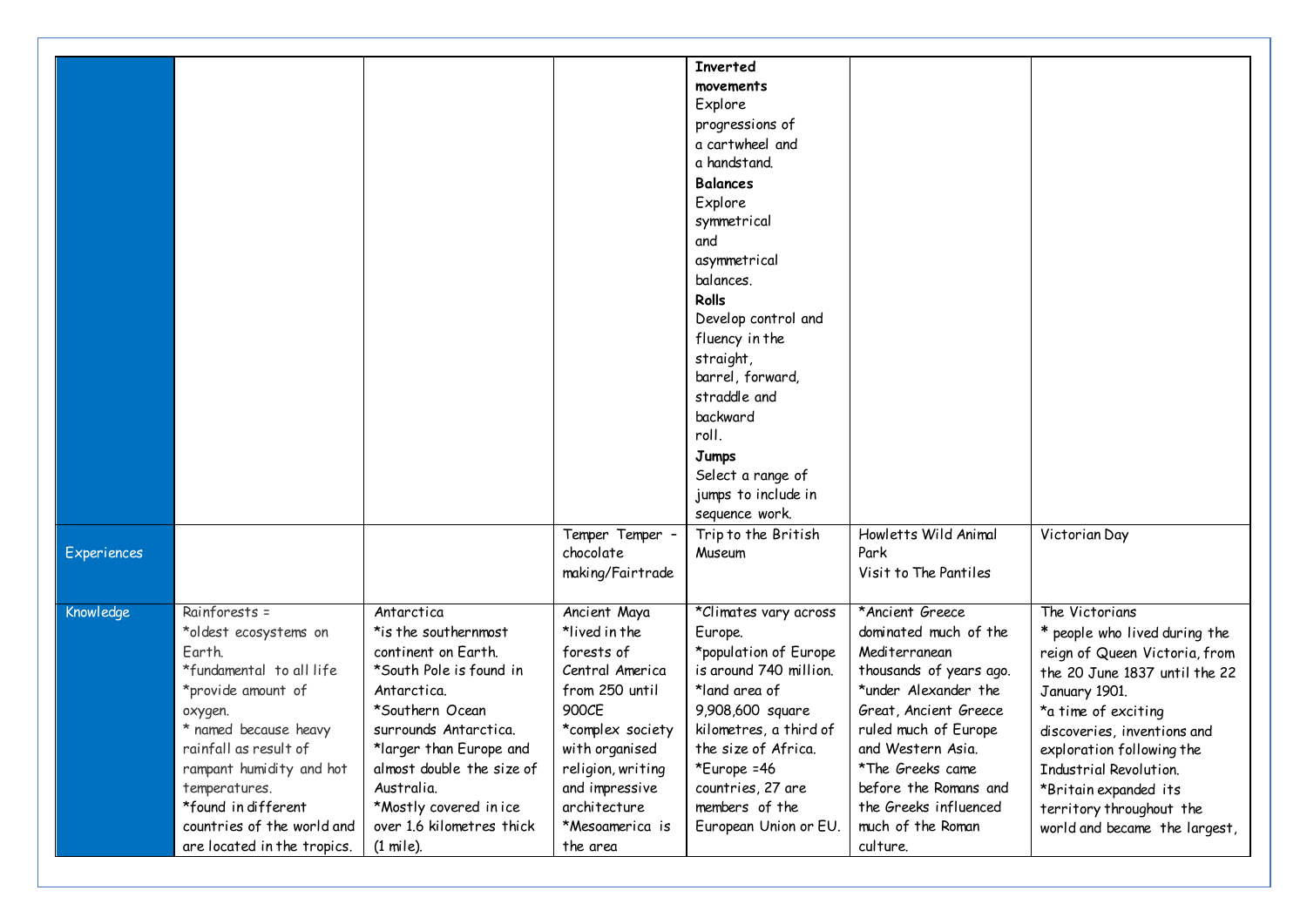| *largest rainforest is the | *experiences such little    | extending from     | *highest peak is       | *Ancient Greece formed    | richest and most powerful       |
|----------------------------|-----------------------------|--------------------|------------------------|---------------------------|---------------------------------|
| Amazon rainforest in       | rain it is considered a     | central Mexico     | Mount Elbrus in        | the foundation of much    | empire in world history!        |
| South America.             | desert.                     | south to           | Russia = 5,643 metres  | of Western culture        | *A quarter of the world's       |
| *full of millions of       | *oldest recorded            | Honduras and       | above sea level.       | today including           | population lived in the empire. |
| different kinds of plants, | temperature on Earth in     | Nicaragua in       | *largest lake is Lake  | government, philosophy,   | *Queen Victoria was             |
| animals and insects - some | 1983 at Vostok Station,     | which several      | Lagoda in north-       | science, mathematics,     | crowned Empress of India.       |
| haven't even been          | Antarctica, measuring a     | pre-Columbian      | western Russia =       | art, literature, and even | *children worked long hours     |
| discovered yet.            | rather chilly-89.2 °C       | cultures thrived   | 17,700 square km       | sports                    | for less money than adults      |
| *80% of life found in the  | $(-128.6 °F)$ .             | including the      | *longest river in      | *were the first           | *children's jobs were often     |
| canopy                     | *humans don't               | Maya               | Europe is the Volga    | Europeans to learn to     | dangerous and conditions hard.  |
| *other layers are          | permanently reside in       | *60 separate       | River in Russia =      | write with an alphabet,   | Children were used because      |
| emergent, the understory,  | Antarctica, several         | city-states        | 3,530 km               | and from them             | they could fit into tight       |
| then shrubs, then the      | thousand people at          | without a single   | *smallest country is   | alphabetic writing spread | spaces                          |
| ground.                    | various research facilities | Mayan nation       | the Vatican City in    | to the rest of Europe     | *many children worked in        |
| *Animals and reptiles      | found on the continent.     | *Powerful Kings    | the Italian city of    | and eventually the world. | factories, coal mines and as    |
| move around the canopy     | * a number of plants and    | (occasionally      | Rome. The pope, the    | * had lots of stories to  | chimney sweeps.                 |
| by flying, jumping,        | animals have adapted to     | queens) ruled the  | leader of the Catholic | help them learn about     | *Expansion of the railways      |
| swinging on vines and      | survive and call the icy    | Maya               | Church, lives here     | their world. The gods     | meant that people could travel  |
| gliding.                   | continent home.             | *worshipped        | along with its 800     | featured heavily in these | further than ever before        |
| *depend on rainforests     | *August 1914 the British    | many gods          | citizens.              | tales, and so did         | *boom in industry saw lots of   |
| because they are so full   | Imperial Trans-Antarctic    | including          | *largest country is    | mythological monsters -   | people moving to cities to find |
| of life                    | Expedition (1914-16) left   | Itzamna.           | the Russian            | like Cerberus, a three-   | work. For the first time in     |
| *plants and trees produce  | England under Ernest        | Kulkulcan, Kinich- | Federation.            | headed dog that guarded   | world history, more people      |
| around 20% of the oxygen   | Shackleton's leadership.    | Ahau               | * over 200 different   | the gates to the          | lived in cities than in the     |
| in the world               | *planned to cross           | *believed that     | languages spoken       | underworld; Medusa, a     | countryside, making city        |
| *many things threatening   | Antarctica from a base on   | the world was      | across Europe.         | slithery sorceress whose  | centres very cramped!           |
| rainforests                | the Weddell Sea to          | large, flat and    | *Europe has a range    | look could turn people to | *Poor people lived in           |
| * impact of deforestation  | McMurdo Sound, via the      | resting on the     | of different climates  | stone; and                | crowded slums                   |
| to the local community     | South Pole.                 | back of an animal  | including temperate    | the Cyclops who had one   | *many ordinary people lead      |
| and the rest of the world. | *his ship Endurance was     | (like a crocodile) | and Mediterranean      | eye in the middle of its  | hard lives.                     |
|                            | trapped in ice off the      | *built pyramids    | climates.              | forehead - yikes! These   | *new machines left lots of      |
|                            | Caird coast and drifted     | and temples        | *Climate change is     | tales are known as Greek  | people without jobs. Many       |
|                            | for 10 months before        | *moved from        | already affecting      | mythology.                | resorted to workhouses, which   |
|                            | being crushed in the pack   | being hunter-      | Europe leading to      | * Greek's Olympics        | provided basic poor relief like |
|                            | ice.                        | gatherers to       | biodiversity loss,     | included wrestling,       | food, medical care and shelter  |
|                            | *members of the             | farmers and        | forest fires,          | boxing, long jump,        | in exchange for labour.         |
|                            | expedition then drifted     | established        | decreasing crop yields | javelin, discus and       | Conditions were poor and        |
|                            | on ice floes for another    | settled villages   | and higher             | chariot racing. But those | sadly, families were often      |
|                            | five months and finally     | *Grew maize,       | temperatures, it       | taking part in the        | separated.                      |
|                            | escaped in boats to         | beans, peppers,    | affects people's       | wrestling event had to    | Dudley Lord North, a            |
|                            | Elephant Island in          | sweet potatoes     | health. For instance,  | be the toughest, as       | distinguished courtier during   |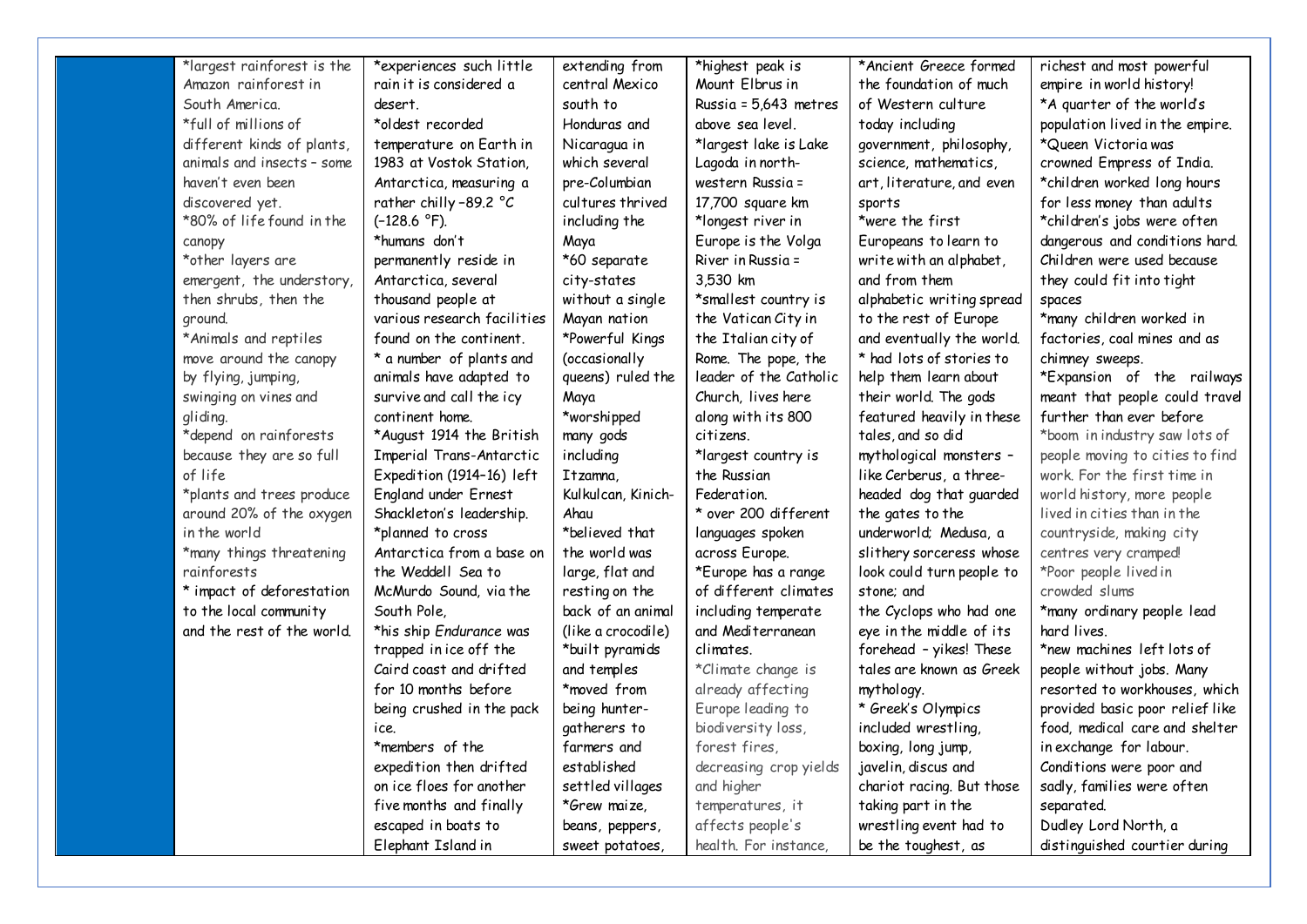| the South Shetland<br>Islands, where they<br>subsisted on seal | tomatoes,<br>cassava<br>*hieroglyphs and | people can die as a<br>result of heatwaves. | there were hardly any<br>rules - and they had to<br>compete naked. | the reign of King James I,<br>discovered the waters in 1606.<br>*Travelling through woodland |
|----------------------------------------------------------------|------------------------------------------|---------------------------------------------|--------------------------------------------------------------------|----------------------------------------------------------------------------------------------|
| meat, penguins, and                                            | developed their                          |                                             | *Statues of Greek gods                                             | on his return to London, he                                                                  |
| their dogs.                                                    | own number                               |                                             | and goddesses were                                                 | discovered the waters and                                                                    |
| *Shackleton and five                                           | system                                   |                                             | placed inside temples,                                             | decided to try them. He found                                                                |
| others sailed 800 miles                                        | *Clothing                                |                                             | the most famous of                                                 | his health completely restored                                                               |
| to South Georgia in a                                          | included                                 |                                             | which is the Parthenon.                                            | and lived to the age of 80.                                                                  |
| whale boat, a 16-day                                           | loincloths for                           |                                             | This temple in Athens                                              | *Lord Abergavenny cleared                                                                    |
| journey across a stretch                                       | poor, elite wore                         |                                             | was built for the                                                  | the area of brushwood, sank                                                                  |
| of dangerous ocean,                                            | feathers, animal                         |                                             | goddess Athena, the                                                | wells and surrounded them                                                                    |
| before landing on the                                          | skins and                                |                                             | protector of the city.                                             | with stone paving and railings.                                                              |
| southern side of South                                         | jewellery made                           |                                             |                                                                    | *The waters attracted other                                                                  |
| Georgia where they were                                        | from precious                            |                                             |                                                                    | visitors, who also claimed their                                                             |
| rescued.                                                       | stones like jade                         |                                             |                                                                    | health to be restored.                                                                       |
|                                                                | *artworks                                |                                             |                                                                    | * Henrietta Maria of France,                                                                 |
|                                                                | included                                 |                                             |                                                                    | wife of King Charles I, visited                                                              |
|                                                                | sculptures,                              |                                             |                                                                    | six weeks after the birth of                                                                 |
|                                                                | frescoes,                                |                                             |                                                                    | her son (later to become King                                                                |
|                                                                | jewellery,                               |                                             |                                                                    | Charles II) whose party                                                                      |
|                                                                | ceramics                                 |                                             |                                                                    | camped in opulent tents                                                                      |
|                                                                | *Chichen Itza,                           |                                             |                                                                    | erected at Bishops Down.                                                                     |
|                                                                | centre of the                            |                                             |                                                                    | *Originally called Frant Wells,                                                              |
|                                                                | Ancient Maya in                          |                                             |                                                                    | they were later renamed                                                                      |
|                                                                | Central America,                         |                                             |                                                                    | Queen Mary's Wells, in honour                                                                |
|                                                                | and one of the                           |                                             |                                                                    | of Queen Mary II and were                                                                    |
|                                                                | 'New 7 Wonders                           |                                             |                                                                    | only later given the present                                                                 |
|                                                                | of the World.                            |                                             |                                                                    | name of Tunbridge Wells.                                                                     |
|                                                                |                                          |                                             |                                                                    | *The Upper and Lower Walks                                                                   |
|                                                                |                                          |                                             |                                                                    | were created in 1638, when an                                                                |
|                                                                |                                          |                                             |                                                                    | existing bank of earth                                                                       |
|                                                                |                                          |                                             |                                                                    | stretching south-west from                                                                   |
|                                                                |                                          |                                             |                                                                    | the wells was levelled and                                                                   |
|                                                                |                                          |                                             |                                                                    | planted with a double row of                                                                 |
|                                                                |                                          |                                             |                                                                    | trees. Wooden buildings were                                                                 |
|                                                                |                                          |                                             |                                                                    | constructed on both sides of                                                                 |
|                                                                |                                          |                                             |                                                                    | the Walks.                                                                                   |
|                                                                |                                          |                                             |                                                                    | *19th century Tunbridge Wells                                                                |
|                                                                |                                          |                                             |                                                                    | experienced growth. It                                                                       |
|                                                                |                                          |                                             |                                                                    | became a fashionable resort                                                                  |
|                                                                |                                          |                                             |                                                                    | town again following visits by                                                               |